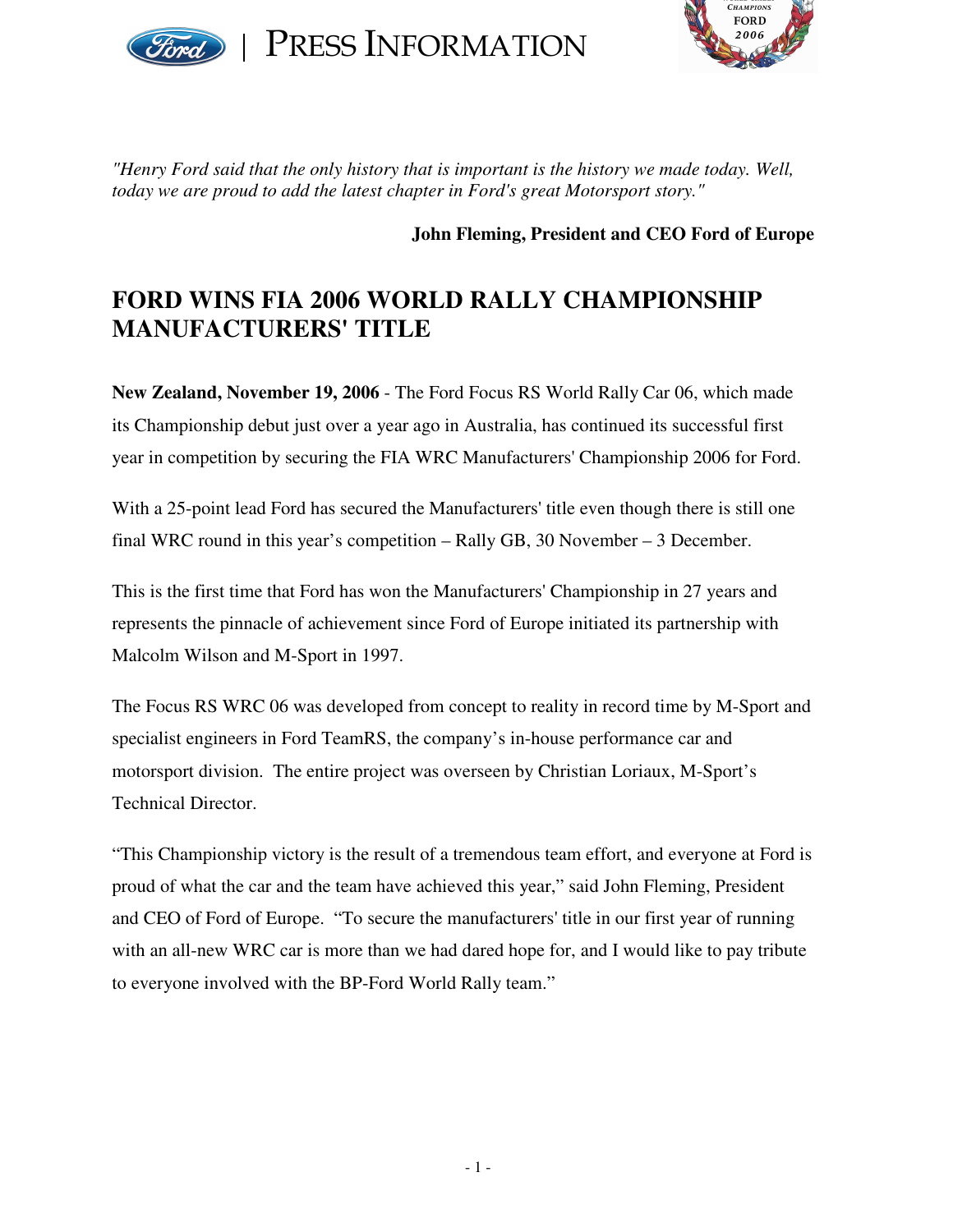

PRESS INFORMATION

"Over the years, I believe the team has developed into one of the best squads in the Motorsport business," said Jost Capito, Director of Ford TeamRS. "This victory means a great deal to the team, but it is also a huge reward to all of the Ford employees, Ford Motorsport fans and Ford performance vehicle enthusiasts worldwide who have given us amazing support at every event.

"The title would not have been won without the most significant members of the team delivering superb results over and over," Capito said. "The BP-Ford World Rally Team pairings of Marcus Grönholm and Timo Rautiainen plus Mikko Hirvonen and Jarmo Lehtinen have driven with determination, perseverance and world class ability. We are very proud of them."

BP-Ford World Rally Team Director Malcolm Wilson commented: "I'm over the moon with this result. As one of the world's leading drivers, Marcus Grönholm was expected to lead Ford's title challenge, and he has done so brilliantly. But few commentators at the start of the season would have expected to see Mikko Hirvonen develop as quickly as he has into one of the WRC's leading drivers."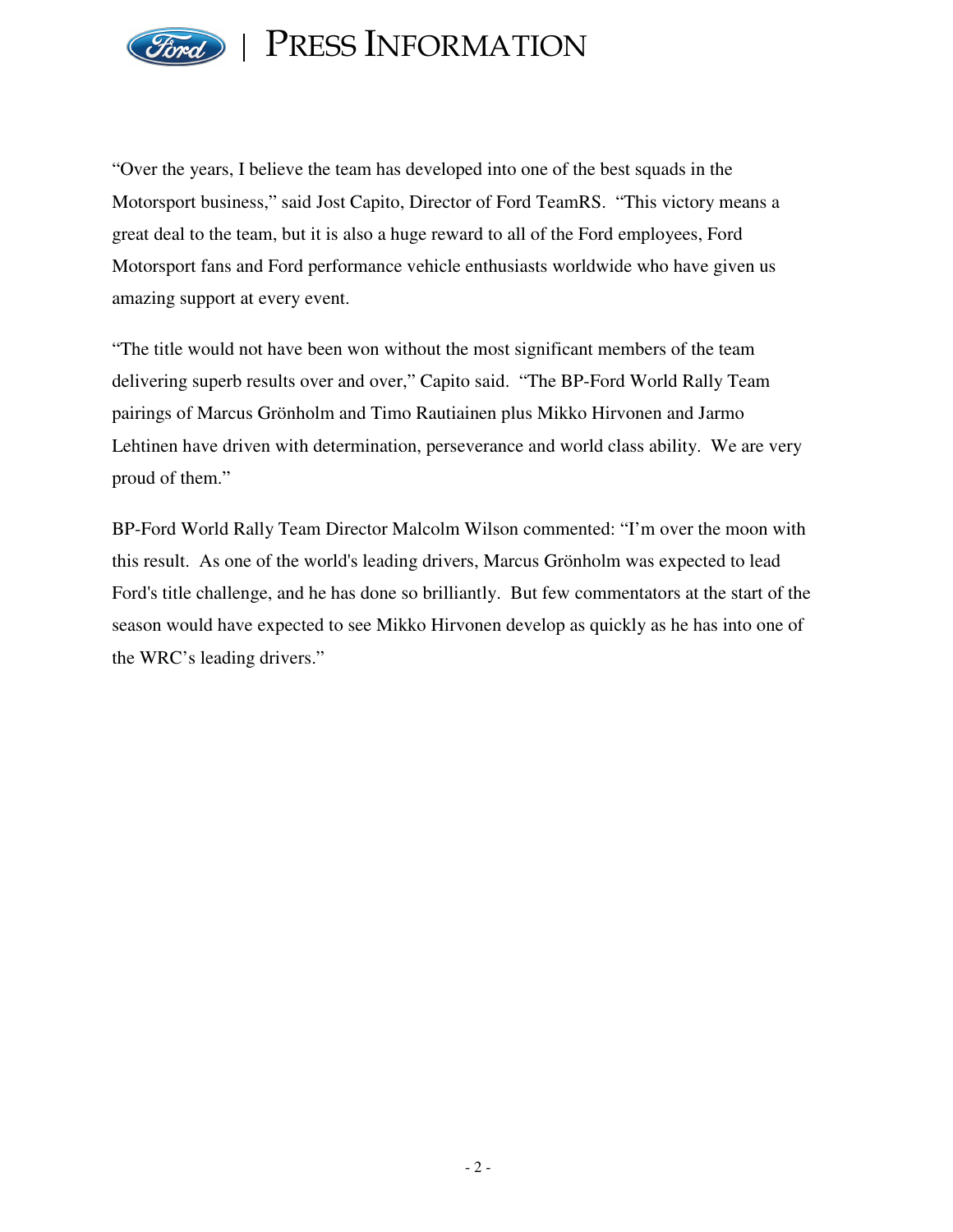

PRESS INFORMATION

Other quotes for editorial use:

**John Fleming, President and CEO, Ford of Europe:** "This is a great achievement. We were counting on a robust performance in 2006 to put us in the position where we could mount a serious challenge for the title next year, so to win it this season with a completely new car is particularly pleasing. I'd like to thank Malcolm Wilson and Christian Loriaux, our drivers and co-drivers, and indeed everyone in the team for a fantastic effort throughout the year."

**Ian Slater, Vice President Public Affairs:** "The team has a huge following around the world, including our employees and dealers, many of our customers, and a great number of our suppliers and business partners. All of them will take great pleasure in this championship victory. It's been a long time - too long - since we last won it, but Ford has been involved consistently in Motorsport for over a century, and that's why this will mean so much to Ford people everywhere."

**Jost Capito, Director of Ford TeamRS:** "It's thrilling and rewarding to see Ford as world champions again, especially in the first year of competition for the new Ford Focus RS World Rally Car. This is only possible because the Ford Focus is a superb basis from which to develop performance cars like the highly successful Focus ST road car and competition vehicles like the Focus RS World Rally Car.

"When we won the first two rallies of the season in Monte Carlo and Sweden, we knew then that we had an outside chance. We knew also that we would encounter some technical problems, which would be almost inevitable after such a compressed product development schedule on an all-new vehicle. We were right - we did get some setbacks! But the team was undaunted, just kept at it, confident of their ability to win, especially with such great drivers. As it has turned out, we have been able to win enough points at the end of this event to secure the championship."

**Malcolm Wilson, Director of BP-Ford World Rally Team:** "This title gives me great personal satisfaction. I've spent my rally career with Ford, and the company has been so close to winning the manufacturers' title on many occasions but it has always eluded us. I'm proud to be able to deliver it now, and it has been a huge effort by everyone, not only all the employees at M-Sport, but also our partners at B F Goodrich and all the other partners and suppliers who have contributed to and supported the team. It is the culmination of many years of building a world class team, with an infrastructure and resource capable of becoming the world's best."

**Marcus Grönholm, Driver:** "We've done it! It's a marvellous feeling to win a world title in my first season with BP-Ford. From the moment I climbed into the car on my first test at the end of 2005, I knew the new Focus RS WRC was capable of being a great winning car. After victory on the first two events, we had a few small issues in the first half of the season but since then the car has been remarkably reliable and very fast. We will take time to enjoy this success and then concentrate on taking things even further in 2007."